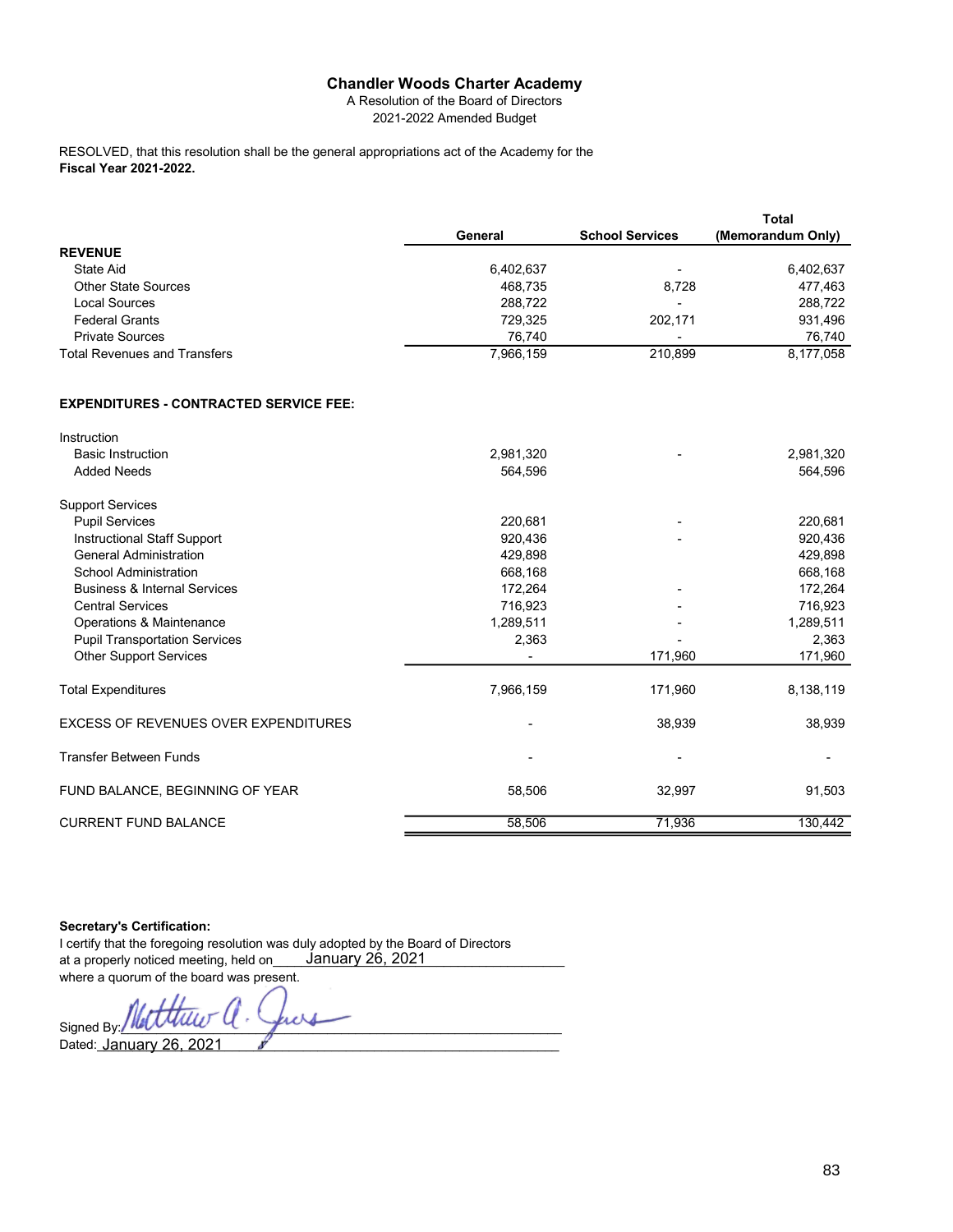## Chandler Woods Charter Academy

| <b>Chandler Woods Charter Academy</b><br>2021-2022 Amended Budget Detail<br>2021-2022<br><b>Amended</b><br><b>General Fund</b><br><b>REVENUE</b><br><b>State Aid</b><br>6,402,637<br><b>Revenue from State Sources</b><br>468,735<br>Revenue from Local Sources<br>288,722<br>Restricted-Federal 'Pass thru' Grants - Title I<br>70,725<br>Restricted-Federal 'Pass thru' Grants - Title II<br>16,350<br>Restricted-Federal 'Pass thru' Grants - Title IV<br>16,220<br>Restricted-Federal 'Pass thru' Grants - IDEA<br>126,437<br>Restricted-Federal 'Pass thru' Grants - CRF<br>21,805<br>Restricted-Federal 'Pass thru' Grants - ESSER<br>477,788<br><b>Revenue from Private Sources</b><br>76,740<br><b>Total Revenue &amp; Other Transactions</b><br>7,966,159<br><b>EXPENDITURES</b><br><b>Basic Instruction</b><br>Salaries, Taxes, & Benefits<br>2,389,858<br>7,548<br>Local Meetings<br>Printing and Binding<br>29,926<br>376,993<br><b>Teaching Supplies</b><br>Textbooks<br>36,456<br>Software & Equipment<br>1,275<br><b>Equipment Lease</b><br>52,190<br>Dues/Memberships<br>4,080<br>Field trips<br>13,575<br><b>Contracted Services</b><br>29,939<br>1,680<br><b>Employment Expenses</b><br>Finger Printing & Background Checks<br>2,800<br><b>Board Funds</b><br>35,000<br>2,981,320<br><b>Total - Basic Instruction</b><br><b>Added Needs</b><br><b>Compensatory Education</b><br>Salaries, Taxes, & Benefits<br>229,074<br><b>Teaching Supplies</b><br>29,454<br><b>Subtotal - Compensatory Education</b><br>258,528<br><b>Special Education</b><br>Salaries, Taxes, & Benefits<br>275,337<br>375<br>Local Meetings<br>Workshops and Conferences<br>1,116<br><b>Teaching Supplies</b><br>2,380<br>Software & Equipment<br>1,846<br><b>Indirect Costs</b><br>25,014<br><b>Subtotal - Special Education</b><br>306,068<br>564,596<br><b>Total - Added Needs</b><br><b>Pupil Services</b><br>45,514<br><b>Occupational Therapist Services</b> |  |  |
|-------------------------------------------------------------------------------------------------------------------------------------------------------------------------------------------------------------------------------------------------------------------------------------------------------------------------------------------------------------------------------------------------------------------------------------------------------------------------------------------------------------------------------------------------------------------------------------------------------------------------------------------------------------------------------------------------------------------------------------------------------------------------------------------------------------------------------------------------------------------------------------------------------------------------------------------------------------------------------------------------------------------------------------------------------------------------------------------------------------------------------------------------------------------------------------------------------------------------------------------------------------------------------------------------------------------------------------------------------------------------------------------------------------------------------------------------------------------------------------------------------------------------------------------------------------------------------------------------------------------------------------------------------------------------------------------------------------------------------------------------------------------------------------------------------------------------------------------------------------------------------------------------------------------------------------------------------------|--|--|
|                                                                                                                                                                                                                                                                                                                                                                                                                                                                                                                                                                                                                                                                                                                                                                                                                                                                                                                                                                                                                                                                                                                                                                                                                                                                                                                                                                                                                                                                                                                                                                                                                                                                                                                                                                                                                                                                                                                                                             |  |  |
|                                                                                                                                                                                                                                                                                                                                                                                                                                                                                                                                                                                                                                                                                                                                                                                                                                                                                                                                                                                                                                                                                                                                                                                                                                                                                                                                                                                                                                                                                                                                                                                                                                                                                                                                                                                                                                                                                                                                                             |  |  |
|                                                                                                                                                                                                                                                                                                                                                                                                                                                                                                                                                                                                                                                                                                                                                                                                                                                                                                                                                                                                                                                                                                                                                                                                                                                                                                                                                                                                                                                                                                                                                                                                                                                                                                                                                                                                                                                                                                                                                             |  |  |
| 84                                                                                                                                                                                                                                                                                                                                                                                                                                                                                                                                                                                                                                                                                                                                                                                                                                                                                                                                                                                                                                                                                                                                                                                                                                                                                                                                                                                                                                                                                                                                                                                                                                                                                                                                                                                                                                                                                                                                                          |  |  |
|                                                                                                                                                                                                                                                                                                                                                                                                                                                                                                                                                                                                                                                                                                                                                                                                                                                                                                                                                                                                                                                                                                                                                                                                                                                                                                                                                                                                                                                                                                                                                                                                                                                                                                                                                                                                                                                                                                                                                             |  |  |
|                                                                                                                                                                                                                                                                                                                                                                                                                                                                                                                                                                                                                                                                                                                                                                                                                                                                                                                                                                                                                                                                                                                                                                                                                                                                                                                                                                                                                                                                                                                                                                                                                                                                                                                                                                                                                                                                                                                                                             |  |  |
|                                                                                                                                                                                                                                                                                                                                                                                                                                                                                                                                                                                                                                                                                                                                                                                                                                                                                                                                                                                                                                                                                                                                                                                                                                                                                                                                                                                                                                                                                                                                                                                                                                                                                                                                                                                                                                                                                                                                                             |  |  |
|                                                                                                                                                                                                                                                                                                                                                                                                                                                                                                                                                                                                                                                                                                                                                                                                                                                                                                                                                                                                                                                                                                                                                                                                                                                                                                                                                                                                                                                                                                                                                                                                                                                                                                                                                                                                                                                                                                                                                             |  |  |
|                                                                                                                                                                                                                                                                                                                                                                                                                                                                                                                                                                                                                                                                                                                                                                                                                                                                                                                                                                                                                                                                                                                                                                                                                                                                                                                                                                                                                                                                                                                                                                                                                                                                                                                                                                                                                                                                                                                                                             |  |  |
|                                                                                                                                                                                                                                                                                                                                                                                                                                                                                                                                                                                                                                                                                                                                                                                                                                                                                                                                                                                                                                                                                                                                                                                                                                                                                                                                                                                                                                                                                                                                                                                                                                                                                                                                                                                                                                                                                                                                                             |  |  |
|                                                                                                                                                                                                                                                                                                                                                                                                                                                                                                                                                                                                                                                                                                                                                                                                                                                                                                                                                                                                                                                                                                                                                                                                                                                                                                                                                                                                                                                                                                                                                                                                                                                                                                                                                                                                                                                                                                                                                             |  |  |
|                                                                                                                                                                                                                                                                                                                                                                                                                                                                                                                                                                                                                                                                                                                                                                                                                                                                                                                                                                                                                                                                                                                                                                                                                                                                                                                                                                                                                                                                                                                                                                                                                                                                                                                                                                                                                                                                                                                                                             |  |  |
|                                                                                                                                                                                                                                                                                                                                                                                                                                                                                                                                                                                                                                                                                                                                                                                                                                                                                                                                                                                                                                                                                                                                                                                                                                                                                                                                                                                                                                                                                                                                                                                                                                                                                                                                                                                                                                                                                                                                                             |  |  |
|                                                                                                                                                                                                                                                                                                                                                                                                                                                                                                                                                                                                                                                                                                                                                                                                                                                                                                                                                                                                                                                                                                                                                                                                                                                                                                                                                                                                                                                                                                                                                                                                                                                                                                                                                                                                                                                                                                                                                             |  |  |
|                                                                                                                                                                                                                                                                                                                                                                                                                                                                                                                                                                                                                                                                                                                                                                                                                                                                                                                                                                                                                                                                                                                                                                                                                                                                                                                                                                                                                                                                                                                                                                                                                                                                                                                                                                                                                                                                                                                                                             |  |  |
|                                                                                                                                                                                                                                                                                                                                                                                                                                                                                                                                                                                                                                                                                                                                                                                                                                                                                                                                                                                                                                                                                                                                                                                                                                                                                                                                                                                                                                                                                                                                                                                                                                                                                                                                                                                                                                                                                                                                                             |  |  |
|                                                                                                                                                                                                                                                                                                                                                                                                                                                                                                                                                                                                                                                                                                                                                                                                                                                                                                                                                                                                                                                                                                                                                                                                                                                                                                                                                                                                                                                                                                                                                                                                                                                                                                                                                                                                                                                                                                                                                             |  |  |
|                                                                                                                                                                                                                                                                                                                                                                                                                                                                                                                                                                                                                                                                                                                                                                                                                                                                                                                                                                                                                                                                                                                                                                                                                                                                                                                                                                                                                                                                                                                                                                                                                                                                                                                                                                                                                                                                                                                                                             |  |  |
|                                                                                                                                                                                                                                                                                                                                                                                                                                                                                                                                                                                                                                                                                                                                                                                                                                                                                                                                                                                                                                                                                                                                                                                                                                                                                                                                                                                                                                                                                                                                                                                                                                                                                                                                                                                                                                                                                                                                                             |  |  |
|                                                                                                                                                                                                                                                                                                                                                                                                                                                                                                                                                                                                                                                                                                                                                                                                                                                                                                                                                                                                                                                                                                                                                                                                                                                                                                                                                                                                                                                                                                                                                                                                                                                                                                                                                                                                                                                                                                                                                             |  |  |
|                                                                                                                                                                                                                                                                                                                                                                                                                                                                                                                                                                                                                                                                                                                                                                                                                                                                                                                                                                                                                                                                                                                                                                                                                                                                                                                                                                                                                                                                                                                                                                                                                                                                                                                                                                                                                                                                                                                                                             |  |  |
|                                                                                                                                                                                                                                                                                                                                                                                                                                                                                                                                                                                                                                                                                                                                                                                                                                                                                                                                                                                                                                                                                                                                                                                                                                                                                                                                                                                                                                                                                                                                                                                                                                                                                                                                                                                                                                                                                                                                                             |  |  |
|                                                                                                                                                                                                                                                                                                                                                                                                                                                                                                                                                                                                                                                                                                                                                                                                                                                                                                                                                                                                                                                                                                                                                                                                                                                                                                                                                                                                                                                                                                                                                                                                                                                                                                                                                                                                                                                                                                                                                             |  |  |
|                                                                                                                                                                                                                                                                                                                                                                                                                                                                                                                                                                                                                                                                                                                                                                                                                                                                                                                                                                                                                                                                                                                                                                                                                                                                                                                                                                                                                                                                                                                                                                                                                                                                                                                                                                                                                                                                                                                                                             |  |  |
|                                                                                                                                                                                                                                                                                                                                                                                                                                                                                                                                                                                                                                                                                                                                                                                                                                                                                                                                                                                                                                                                                                                                                                                                                                                                                                                                                                                                                                                                                                                                                                                                                                                                                                                                                                                                                                                                                                                                                             |  |  |
|                                                                                                                                                                                                                                                                                                                                                                                                                                                                                                                                                                                                                                                                                                                                                                                                                                                                                                                                                                                                                                                                                                                                                                                                                                                                                                                                                                                                                                                                                                                                                                                                                                                                                                                                                                                                                                                                                                                                                             |  |  |
|                                                                                                                                                                                                                                                                                                                                                                                                                                                                                                                                                                                                                                                                                                                                                                                                                                                                                                                                                                                                                                                                                                                                                                                                                                                                                                                                                                                                                                                                                                                                                                                                                                                                                                                                                                                                                                                                                                                                                             |  |  |
|                                                                                                                                                                                                                                                                                                                                                                                                                                                                                                                                                                                                                                                                                                                                                                                                                                                                                                                                                                                                                                                                                                                                                                                                                                                                                                                                                                                                                                                                                                                                                                                                                                                                                                                                                                                                                                                                                                                                                             |  |  |
|                                                                                                                                                                                                                                                                                                                                                                                                                                                                                                                                                                                                                                                                                                                                                                                                                                                                                                                                                                                                                                                                                                                                                                                                                                                                                                                                                                                                                                                                                                                                                                                                                                                                                                                                                                                                                                                                                                                                                             |  |  |
|                                                                                                                                                                                                                                                                                                                                                                                                                                                                                                                                                                                                                                                                                                                                                                                                                                                                                                                                                                                                                                                                                                                                                                                                                                                                                                                                                                                                                                                                                                                                                                                                                                                                                                                                                                                                                                                                                                                                                             |  |  |
|                                                                                                                                                                                                                                                                                                                                                                                                                                                                                                                                                                                                                                                                                                                                                                                                                                                                                                                                                                                                                                                                                                                                                                                                                                                                                                                                                                                                                                                                                                                                                                                                                                                                                                                                                                                                                                                                                                                                                             |  |  |
|                                                                                                                                                                                                                                                                                                                                                                                                                                                                                                                                                                                                                                                                                                                                                                                                                                                                                                                                                                                                                                                                                                                                                                                                                                                                                                                                                                                                                                                                                                                                                                                                                                                                                                                                                                                                                                                                                                                                                             |  |  |
|                                                                                                                                                                                                                                                                                                                                                                                                                                                                                                                                                                                                                                                                                                                                                                                                                                                                                                                                                                                                                                                                                                                                                                                                                                                                                                                                                                                                                                                                                                                                                                                                                                                                                                                                                                                                                                                                                                                                                             |  |  |
|                                                                                                                                                                                                                                                                                                                                                                                                                                                                                                                                                                                                                                                                                                                                                                                                                                                                                                                                                                                                                                                                                                                                                                                                                                                                                                                                                                                                                                                                                                                                                                                                                                                                                                                                                                                                                                                                                                                                                             |  |  |
|                                                                                                                                                                                                                                                                                                                                                                                                                                                                                                                                                                                                                                                                                                                                                                                                                                                                                                                                                                                                                                                                                                                                                                                                                                                                                                                                                                                                                                                                                                                                                                                                                                                                                                                                                                                                                                                                                                                                                             |  |  |
|                                                                                                                                                                                                                                                                                                                                                                                                                                                                                                                                                                                                                                                                                                                                                                                                                                                                                                                                                                                                                                                                                                                                                                                                                                                                                                                                                                                                                                                                                                                                                                                                                                                                                                                                                                                                                                                                                                                                                             |  |  |
|                                                                                                                                                                                                                                                                                                                                                                                                                                                                                                                                                                                                                                                                                                                                                                                                                                                                                                                                                                                                                                                                                                                                                                                                                                                                                                                                                                                                                                                                                                                                                                                                                                                                                                                                                                                                                                                                                                                                                             |  |  |
|                                                                                                                                                                                                                                                                                                                                                                                                                                                                                                                                                                                                                                                                                                                                                                                                                                                                                                                                                                                                                                                                                                                                                                                                                                                                                                                                                                                                                                                                                                                                                                                                                                                                                                                                                                                                                                                                                                                                                             |  |  |
|                                                                                                                                                                                                                                                                                                                                                                                                                                                                                                                                                                                                                                                                                                                                                                                                                                                                                                                                                                                                                                                                                                                                                                                                                                                                                                                                                                                                                                                                                                                                                                                                                                                                                                                                                                                                                                                                                                                                                             |  |  |
|                                                                                                                                                                                                                                                                                                                                                                                                                                                                                                                                                                                                                                                                                                                                                                                                                                                                                                                                                                                                                                                                                                                                                                                                                                                                                                                                                                                                                                                                                                                                                                                                                                                                                                                                                                                                                                                                                                                                                             |  |  |
|                                                                                                                                                                                                                                                                                                                                                                                                                                                                                                                                                                                                                                                                                                                                                                                                                                                                                                                                                                                                                                                                                                                                                                                                                                                                                                                                                                                                                                                                                                                                                                                                                                                                                                                                                                                                                                                                                                                                                             |  |  |
|                                                                                                                                                                                                                                                                                                                                                                                                                                                                                                                                                                                                                                                                                                                                                                                                                                                                                                                                                                                                                                                                                                                                                                                                                                                                                                                                                                                                                                                                                                                                                                                                                                                                                                                                                                                                                                                                                                                                                             |  |  |
|                                                                                                                                                                                                                                                                                                                                                                                                                                                                                                                                                                                                                                                                                                                                                                                                                                                                                                                                                                                                                                                                                                                                                                                                                                                                                                                                                                                                                                                                                                                                                                                                                                                                                                                                                                                                                                                                                                                                                             |  |  |
|                                                                                                                                                                                                                                                                                                                                                                                                                                                                                                                                                                                                                                                                                                                                                                                                                                                                                                                                                                                                                                                                                                                                                                                                                                                                                                                                                                                                                                                                                                                                                                                                                                                                                                                                                                                                                                                                                                                                                             |  |  |
|                                                                                                                                                                                                                                                                                                                                                                                                                                                                                                                                                                                                                                                                                                                                                                                                                                                                                                                                                                                                                                                                                                                                                                                                                                                                                                                                                                                                                                                                                                                                                                                                                                                                                                                                                                                                                                                                                                                                                             |  |  |
|                                                                                                                                                                                                                                                                                                                                                                                                                                                                                                                                                                                                                                                                                                                                                                                                                                                                                                                                                                                                                                                                                                                                                                                                                                                                                                                                                                                                                                                                                                                                                                                                                                                                                                                                                                                                                                                                                                                                                             |  |  |
|                                                                                                                                                                                                                                                                                                                                                                                                                                                                                                                                                                                                                                                                                                                                                                                                                                                                                                                                                                                                                                                                                                                                                                                                                                                                                                                                                                                                                                                                                                                                                                                                                                                                                                                                                                                                                                                                                                                                                             |  |  |
|                                                                                                                                                                                                                                                                                                                                                                                                                                                                                                                                                                                                                                                                                                                                                                                                                                                                                                                                                                                                                                                                                                                                                                                                                                                                                                                                                                                                                                                                                                                                                                                                                                                                                                                                                                                                                                                                                                                                                             |  |  |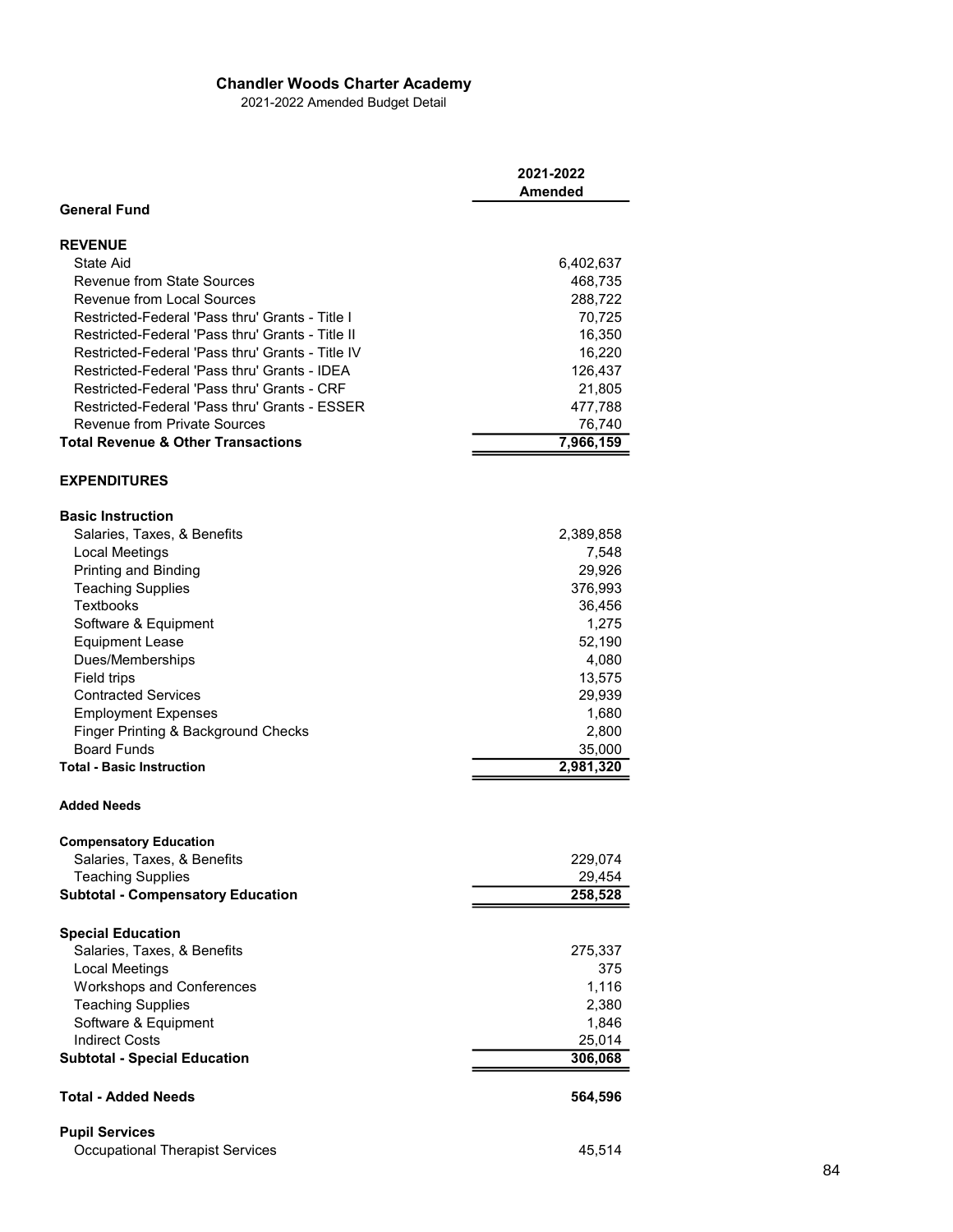| <b>Psychological Services</b><br>Speech Pathology                        | 27,301<br>103,815  |    |  |
|--------------------------------------------------------------------------|--------------------|----|--|
| Social Work Services<br><b>Total - Pupil Services</b>                    | 44,051<br>220,681  |    |  |
| <b>Instructional Staff Support</b>                                       |                    |    |  |
| Salaries, Taxes, & Benefits<br>Workshops and Conferences                 | 366,590<br>6,265   |    |  |
| Improvement of Instruction<br>Professional Development                   | 307,582<br>79,720  |    |  |
| <b>Library Books</b><br>Library                                          | 4,000<br>450       |    |  |
| Technology<br><b>Special Education</b>                                   | 98,452<br>34,112   |    |  |
| Recess Aides<br><b>Total - Instructional Staff Support</b>               | 23,266<br>920,436  |    |  |
| <b>General Administration</b>                                            |                    |    |  |
| <b>Board of Education</b>                                                |                    |    |  |
| <b>Board of Education Administration</b><br>Legal Fees                   | 91,425<br>7,250    |    |  |
| Audit<br>Travel & Expense Staff                                          | 11,000<br>500      |    |  |
| Insurance<br><b>Subtotal - Board of Education</b>                        | 11,800<br>121,975  |    |  |
| <b>Executive Administration</b>                                          |                    |    |  |
| <b>Executive Administration</b><br>Oversight Fee                         | 111,676<br>196,247 |    |  |
| <b>Subtotal - Executive Administration</b>                               | 307,923            |    |  |
| <b>Total - General Administration</b><br><b>School Administration</b>    | 429,898            |    |  |
| <b>Office of the Principal</b>                                           |                    |    |  |
| Salaries, Taxes, & Benefits<br><b>Local Meetings</b>                     | 276,180<br>7,825   |    |  |
| Workshops and Conferences<br>Mailing                                     | 5,198<br>5,670     |    |  |
| Printing & Binding<br><b>Office Supplies</b>                             | 2,100<br>6,300     |    |  |
| Dues/Memberships<br>Advertising                                          | 3,500<br>21,177    |    |  |
| <b>Contracted Services</b><br><b>Bank Charges</b>                        | 460<br>640         |    |  |
| <b>Indirect Costs</b><br>Subtotal - Office of the Principal              | 47,156<br>376,206  |    |  |
| <b>Other School Administration</b>                                       |                    |    |  |
| Admissions & Other Administrative Support<br>Salaries, Taxes, & Benefits | 278,665<br>11,797  |    |  |
| Printing & Binding<br><b>Subtotal - Other School Administration</b>      | 1,500<br>291,962   |    |  |
| <b>Total - School Administration</b>                                     | 668,168            |    |  |
| <b>Business &amp; Internal Services</b><br><b>Fiscal Services</b>        | 165,899            |    |  |
| <b>Internal Distribution Services</b>                                    | 6,365              | 85 |  |
|                                                                          |                    |    |  |
|                                                                          |                    |    |  |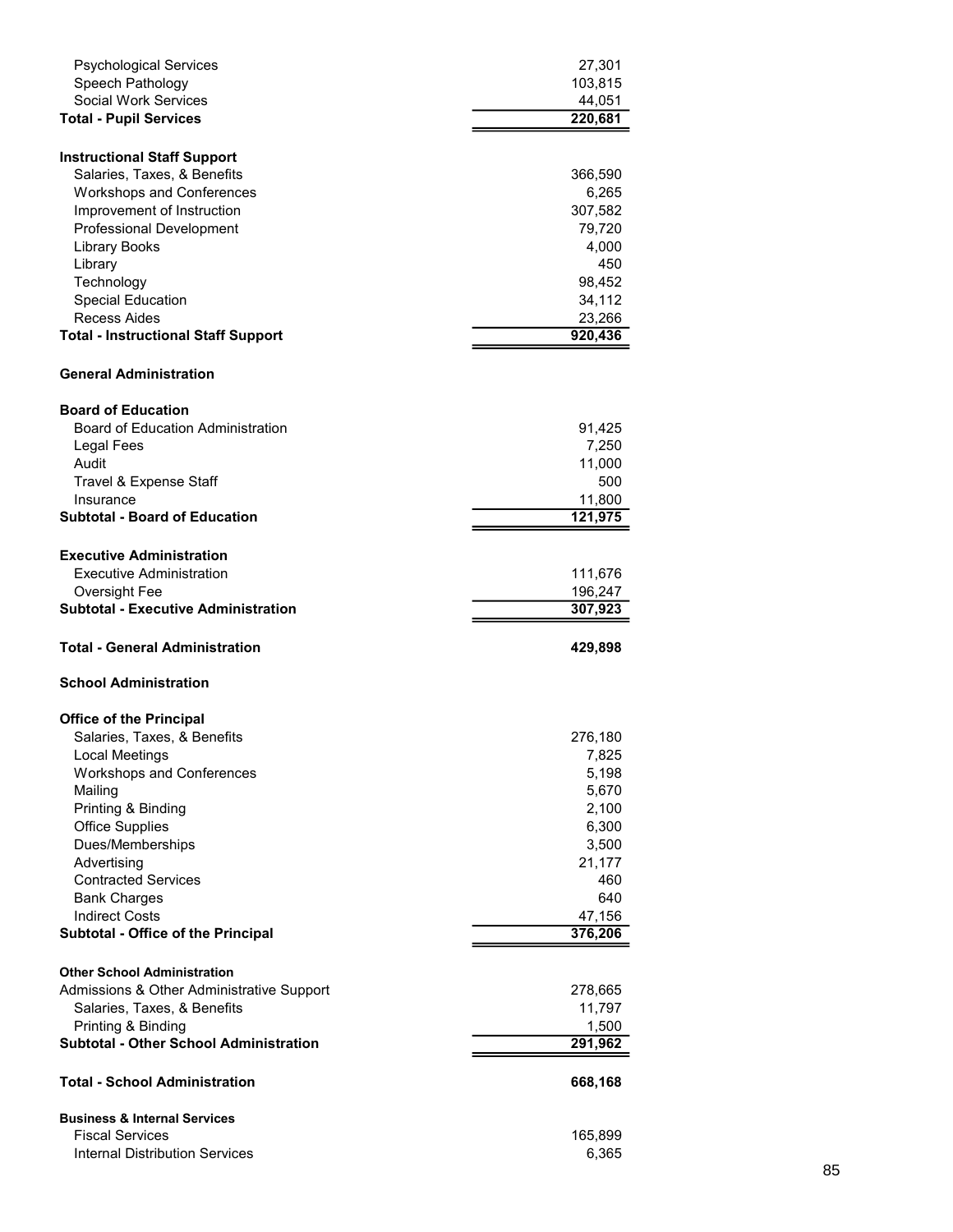| <b>Total - Business &amp; Internal Services</b><br><b>Central Services</b><br><b>Information Services</b><br><b>Staff/Personnel Services</b><br>Data Processing Services<br><b>Other Central Services</b><br><b>Total - Central Services</b><br><b>Operations &amp; Maintenance</b><br><b>Internal Building Services</b><br>Telephone<br>Heat<br>Electric<br>Sewer<br>Waste & Trash Disposal<br><b>Building Maintenance &amp; Repair</b><br>Equipment Maintenance & Repair<br>Lease of Building<br>Lease of Equipment | 172,264<br>71,879<br>312,176<br>240,750<br>92,118<br>716,923<br>37,471<br>2,715<br>9,225<br>58,475 |
|-----------------------------------------------------------------------------------------------------------------------------------------------------------------------------------------------------------------------------------------------------------------------------------------------------------------------------------------------------------------------------------------------------------------------------------------------------------------------------------------------------------------------|----------------------------------------------------------------------------------------------------|
|                                                                                                                                                                                                                                                                                                                                                                                                                                                                                                                       |                                                                                                    |
|                                                                                                                                                                                                                                                                                                                                                                                                                                                                                                                       |                                                                                                    |
|                                                                                                                                                                                                                                                                                                                                                                                                                                                                                                                       |                                                                                                    |
|                                                                                                                                                                                                                                                                                                                                                                                                                                                                                                                       |                                                                                                    |
|                                                                                                                                                                                                                                                                                                                                                                                                                                                                                                                       |                                                                                                    |
|                                                                                                                                                                                                                                                                                                                                                                                                                                                                                                                       |                                                                                                    |
|                                                                                                                                                                                                                                                                                                                                                                                                                                                                                                                       |                                                                                                    |
|                                                                                                                                                                                                                                                                                                                                                                                                                                                                                                                       |                                                                                                    |
|                                                                                                                                                                                                                                                                                                                                                                                                                                                                                                                       |                                                                                                    |
|                                                                                                                                                                                                                                                                                                                                                                                                                                                                                                                       |                                                                                                    |
|                                                                                                                                                                                                                                                                                                                                                                                                                                                                                                                       |                                                                                                    |
|                                                                                                                                                                                                                                                                                                                                                                                                                                                                                                                       |                                                                                                    |
|                                                                                                                                                                                                                                                                                                                                                                                                                                                                                                                       |                                                                                                    |
|                                                                                                                                                                                                                                                                                                                                                                                                                                                                                                                       | 4,175                                                                                              |
|                                                                                                                                                                                                                                                                                                                                                                                                                                                                                                                       | 4,600                                                                                              |
|                                                                                                                                                                                                                                                                                                                                                                                                                                                                                                                       | 288,896                                                                                            |
|                                                                                                                                                                                                                                                                                                                                                                                                                                                                                                                       | 5,960                                                                                              |
|                                                                                                                                                                                                                                                                                                                                                                                                                                                                                                                       | 684,460                                                                                            |
|                                                                                                                                                                                                                                                                                                                                                                                                                                                                                                                       | 7,339                                                                                              |
| Supplies<br><b>Equipment Purchases</b>                                                                                                                                                                                                                                                                                                                                                                                                                                                                                | 6,205<br>83,708                                                                                    |
| Liability Insurance                                                                                                                                                                                                                                                                                                                                                                                                                                                                                                   | 1,600                                                                                              |
| <b>Property Taxes</b>                                                                                                                                                                                                                                                                                                                                                                                                                                                                                                 | 67,072                                                                                             |
| Property Insurance                                                                                                                                                                                                                                                                                                                                                                                                                                                                                                    | 11,300                                                                                             |
| Safety & Security                                                                                                                                                                                                                                                                                                                                                                                                                                                                                                     | 16,310                                                                                             |
| <b>Total - Operations &amp; Maintenance</b>                                                                                                                                                                                                                                                                                                                                                                                                                                                                           | 1,289,511                                                                                          |
| <b>Pupil Transportation Services</b>                                                                                                                                                                                                                                                                                                                                                                                                                                                                                  |                                                                                                    |
| <b>Contracted Transportation</b><br><b>Total - Pupil Transportation Services</b>                                                                                                                                                                                                                                                                                                                                                                                                                                      | 2,363<br>2,363                                                                                     |
|                                                                                                                                                                                                                                                                                                                                                                                                                                                                                                                       |                                                                                                    |
| <b>Other Support Services</b>                                                                                                                                                                                                                                                                                                                                                                                                                                                                                         |                                                                                                    |
| <b>Pupil Activities</b>                                                                                                                                                                                                                                                                                                                                                                                                                                                                                               |                                                                                                    |
| Salaries, Taxes, & Benefits                                                                                                                                                                                                                                                                                                                                                                                                                                                                                           |                                                                                                    |
| <b>Contracted Services</b>                                                                                                                                                                                                                                                                                                                                                                                                                                                                                            |                                                                                                    |
| Supplies<br><b>Total - Pupil Activities</b>                                                                                                                                                                                                                                                                                                                                                                                                                                                                           |                                                                                                    |
| Outgoing Transfer to School Service Fund                                                                                                                                                                                                                                                                                                                                                                                                                                                                              |                                                                                                    |
|                                                                                                                                                                                                                                                                                                                                                                                                                                                                                                                       |                                                                                                    |
| Total Expenditures & Other Transactions                                                                                                                                                                                                                                                                                                                                                                                                                                                                               | 7,966,159                                                                                          |
| <b>Revenues and Other Financing Sources Over</b>                                                                                                                                                                                                                                                                                                                                                                                                                                                                      |                                                                                                    |
| (Under) Expenditures and Other Uses                                                                                                                                                                                                                                                                                                                                                                                                                                                                                   |                                                                                                    |
|                                                                                                                                                                                                                                                                                                                                                                                                                                                                                                                       |                                                                                                    |
| Beginning Fund Balance (7/1)                                                                                                                                                                                                                                                                                                                                                                                                                                                                                          | 58,506                                                                                             |
| <b>Ending Fund Balance</b>                                                                                                                                                                                                                                                                                                                                                                                                                                                                                            | 58,506                                                                                             |